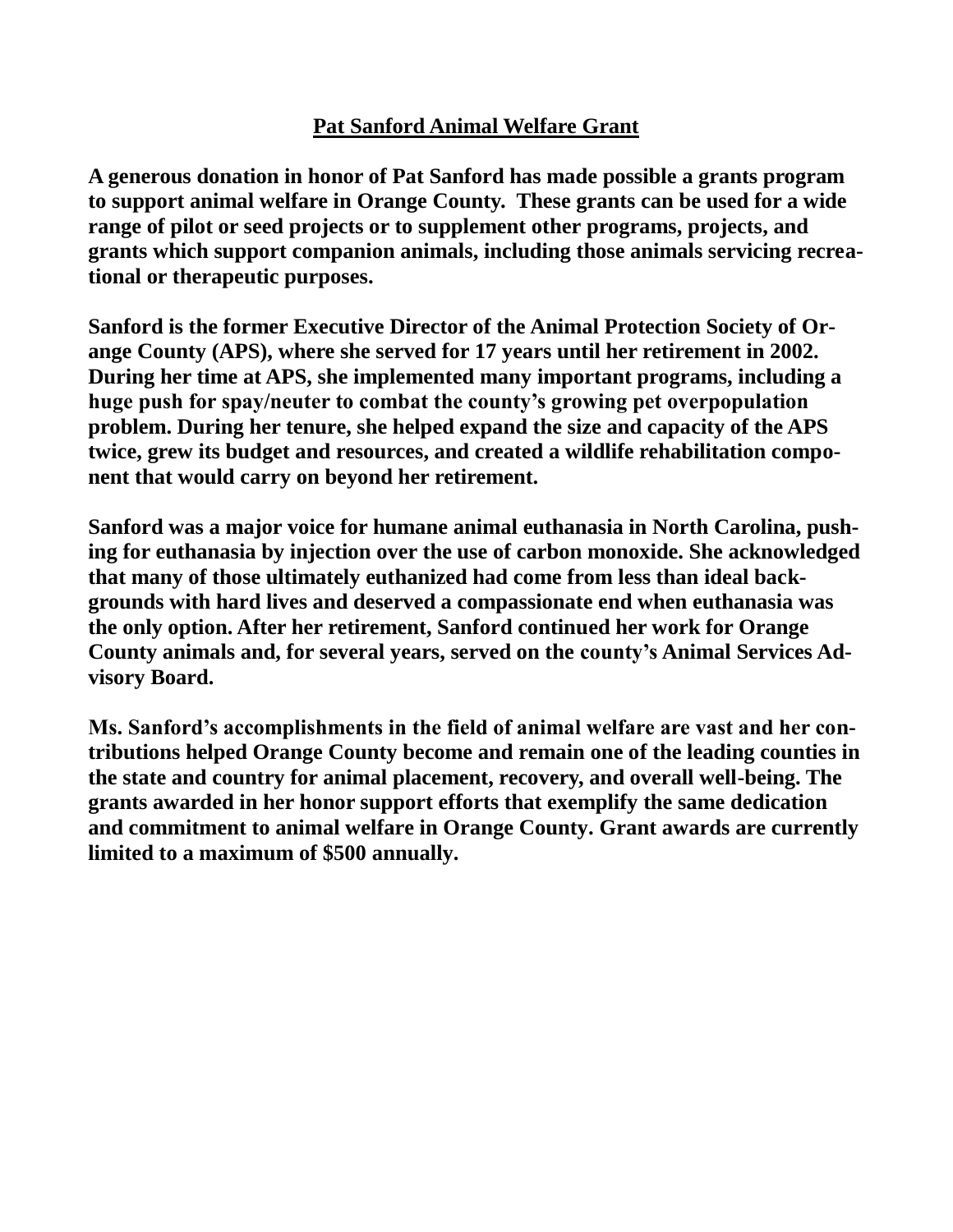## **Pat Sanford Animal Welfare Grant Application**

Orange County Animal Services Orange County, North Carolina Submission Deadline: October  $15<sup>th</sup>$ , 2022 Contact: Tenille Fox at [tfox@orangecountync.gov](mailto:tfox@orangecountync.gov)

| <b>Contact Information:</b>                          |  |
|------------------------------------------------------|--|
| Name of Individual Responsible for Grant Activities: |  |
|                                                      |  |
|                                                      |  |
|                                                      |  |
|                                                      |  |

**Purpose & Objectives: What do you want to accomplish with this grant? How specifically will it**  *directly* **impact the welfare of companion, recreational, and therapeutic animals in** *Orange County***? Please describe if this grant is being used to help obtain other funding or grants (such as seed or pilot) or to supplement other funding. (250 words maximum on an attached page, double spaced)**

**Complete the Following Table of Grant Activities**

| <b>Grant Activities</b><br>(what specifically will you do to meet the<br>grant purpose/objectives?) | <b>Measureable Outcomes (how</b><br>will you know if achieved?) | <b>Timeline for</b><br><b>Grant Activities</b> |
|-----------------------------------------------------------------------------------------------------|-----------------------------------------------------------------|------------------------------------------------|
|                                                                                                     |                                                                 |                                                |
|                                                                                                     |                                                                 |                                                |
|                                                                                                     |                                                                 |                                                |
|                                                                                                     |                                                                 |                                                |

**Budget: Amount of funding requested (maximum \$500) \_\_\_\_\_\_\_\_\_\_\_**

When do you anticipate project completion?